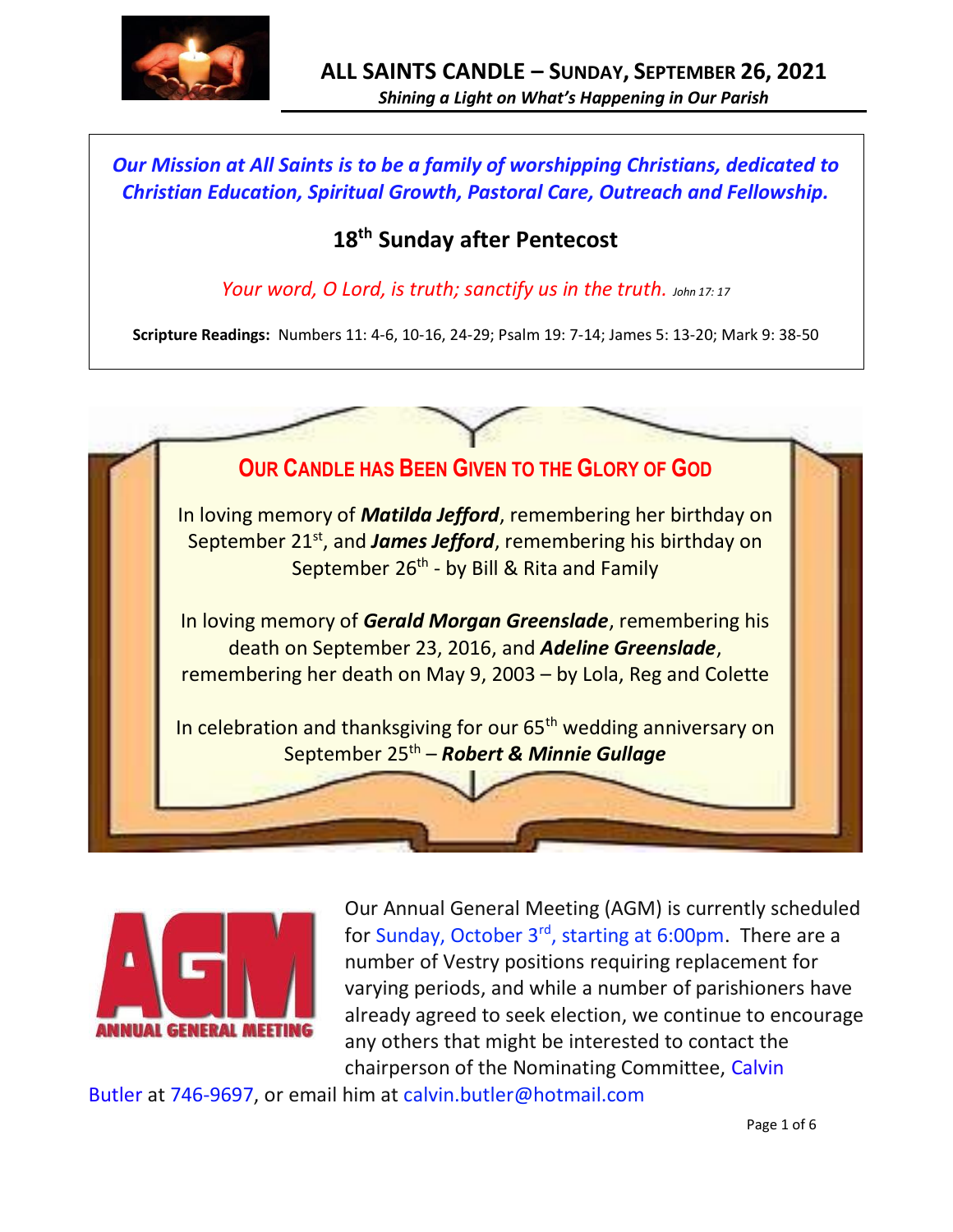Also, we would also ask the various Committees and Teams to get their **activity reports for the 2019 and 2020 seasons** passed along to the Parish Secretary, **Cal Taylor**, at [secretary@allsaintsparish.ca](mailto:secretary@allsaintsparish.caT) They were required by September 22<sup>nd</sup> in order to prepare the AGM document for distribution. If you have any questions or concerns, please feel free to reach out to any of the existing Vestry Members.

While pre-registering is not required, we still **must** record our contact tracing list of names and telephone numbers, so we still encourage you to pre-register online by [clicking here,](http://allsaintsparish.ca/covid-pre-registration-form_1) or by calling the office at 834-4501. We ask that you please pass this along to family and friends, because it is important that we notify as many who may be interested as possible. Please keep checking back to this website for updates.

## **CHILDREN AND YOUTH PROGRAM SURVEY**

In preparation for planning our children and youth ministry programs for this year, we are seeking your input. If you have, or know of children or youth, who would be interested in taking part, please complete this very brief four question survey. We would appreciate your input on or before Sunday, October 10th so that we can put plans in place as soon as possible, as it is so important to get our youth back into our Church programs. To complete the survey, please [click here.](https://www.surveymonkey.com/r/9Z8L59K) Please circulate this to family and friends.

## **ALL SAINTS TEA ROOM - EVERY WEDNESDAY AT NOON**



We would like to thank all those who continue to attend and support our Tea Room Luncheon every Wednesday at noon. We certainly look forward to seeing you each week for some great food, fun, and fellowship.

Please be aware that because of COVID regulations and limited seating capacity, you will have to pre-register. To help us avoid congestion at the door, especially with the unsettling fall weather, and contact Enid Haines @ 682-9367, or Aura Farrell @ 682- 3775.

## **A BIG THANKS TO THE PORTER BOYS**

Hurricane Larry managed to cause some damage to the siding on our Church building and our Parish Hall. However, thanks to Joe, Noah, Steve, Dick, and Cory Porter, the Church siding has been re-installed (replaced), and the issue with the Parish Hall is also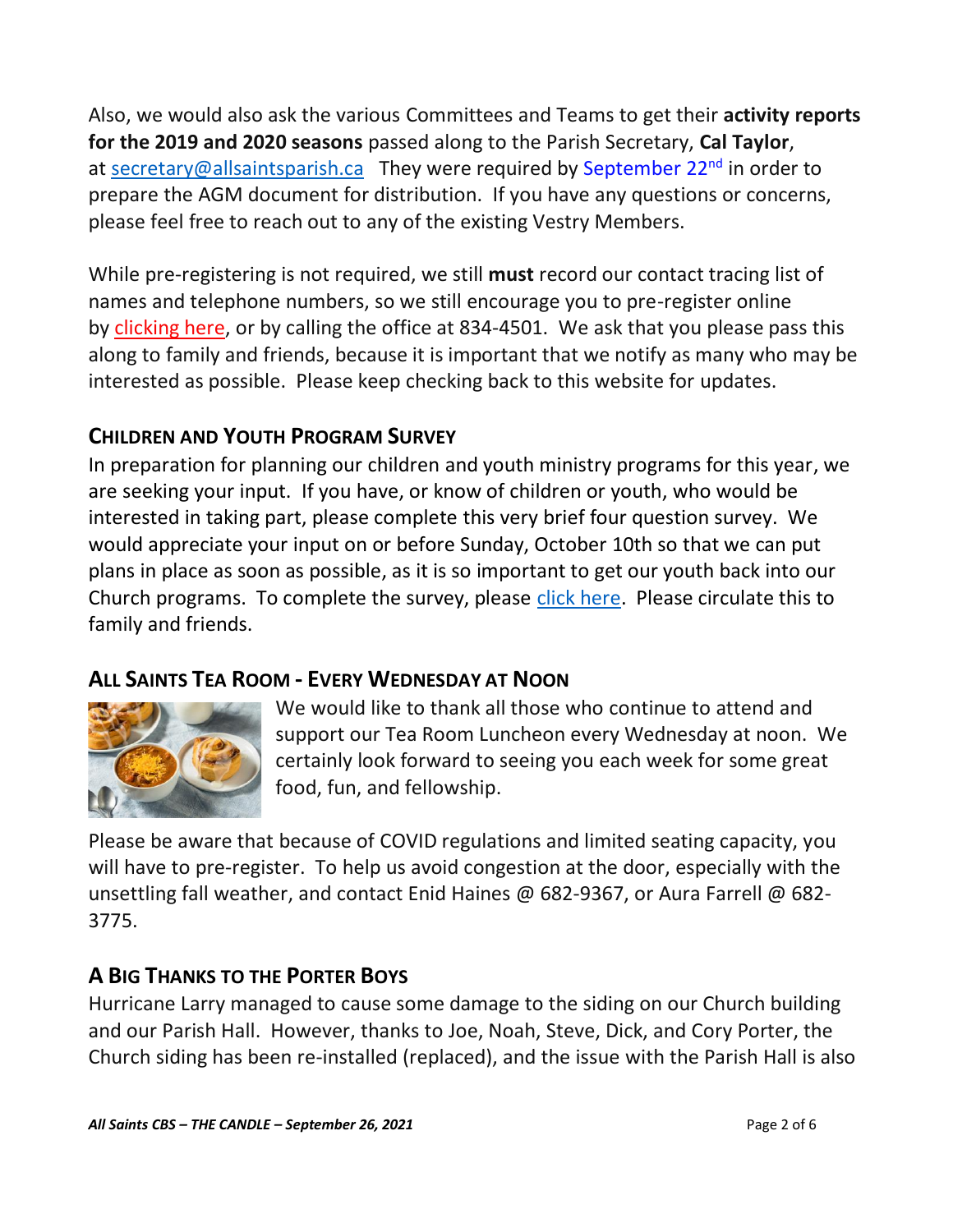being repaired. Many thanks to the guys for taking this initiative so quickly - and all volunteer!!!

## **PARISH HALL AVAILABLE FOR RENTALS**

We are pleased to announce that our Parish Hall is once again available for rentals. Please make yourself familiar with the new revised guidelines listed below. Also, we encourage you to pass this along to family, friends, and business associates

## **ALL SAINTS CBS IS LIVE-STREAMING EVERY SUNDAY AT 10:00AM**

Every Sunday morning at 10:00am, All Saints Anglican Parish CBS will be live streaming our Holy Eucharist service on [FaceBook,](https://www.facebook.com/AllSaintsAnglicanChurchCBS) and it will be archived on [YouTube](https://www.youtube.com/results?search_query=all+saints+anglican+parish+cbs) as well. While we are becoming familiar with this new technology, and adding a new feature each week, we may have a few bumps along the way. Please offer us your patience and feedback in this regard. We can be reached by emailing us at [communications@allsaintsparish.ca](mailto:communications@allsaintsparish.ca?subject=Live%20Streaming%20Feedback)



**DO WE HAVE YOUR EMAIL ADDRESS?** - Now, more than ever, email is becoming one of the safest and quickest ways for our Parish to keep you informed. If we do not already have you email address on file, and you are not regularly receiving our bulletins and information updates, we would love for your to provide it to us. Please email it to

[communications@allsaintsparish.ca,](mailto:communications@allsaintsparish.ca?subject=eMail%20Address%20Update) or simply [click here](http://allsaintsparish.ca/email_updates) to complete our online email registration form.

**SPONSORING 'THE CANDLE'** - We would like to remind Parishioners and Friends that you may sponsor our weekly bulletin, **'***THE CANDLE***'**, and have it dedicated in memory of a loved one. Your personal tribute will be prominently posted on the Bible graphic located at the top of the front



page, and your kind donation of \$25 would be greatly appreciated. Additionally, you can honor a loved one by posting your favourite picture, along with a memorial verse, and your kind donation of \$50 for this full-page tribute is greatly appreciated. A paper copy of '*THE CANDLE*' is distributed at all Sunday services, and a digital copy is permanently archived on our Parish website at [allsaintsparish.ca](http://allsaintsparish.ca/thecandle.html)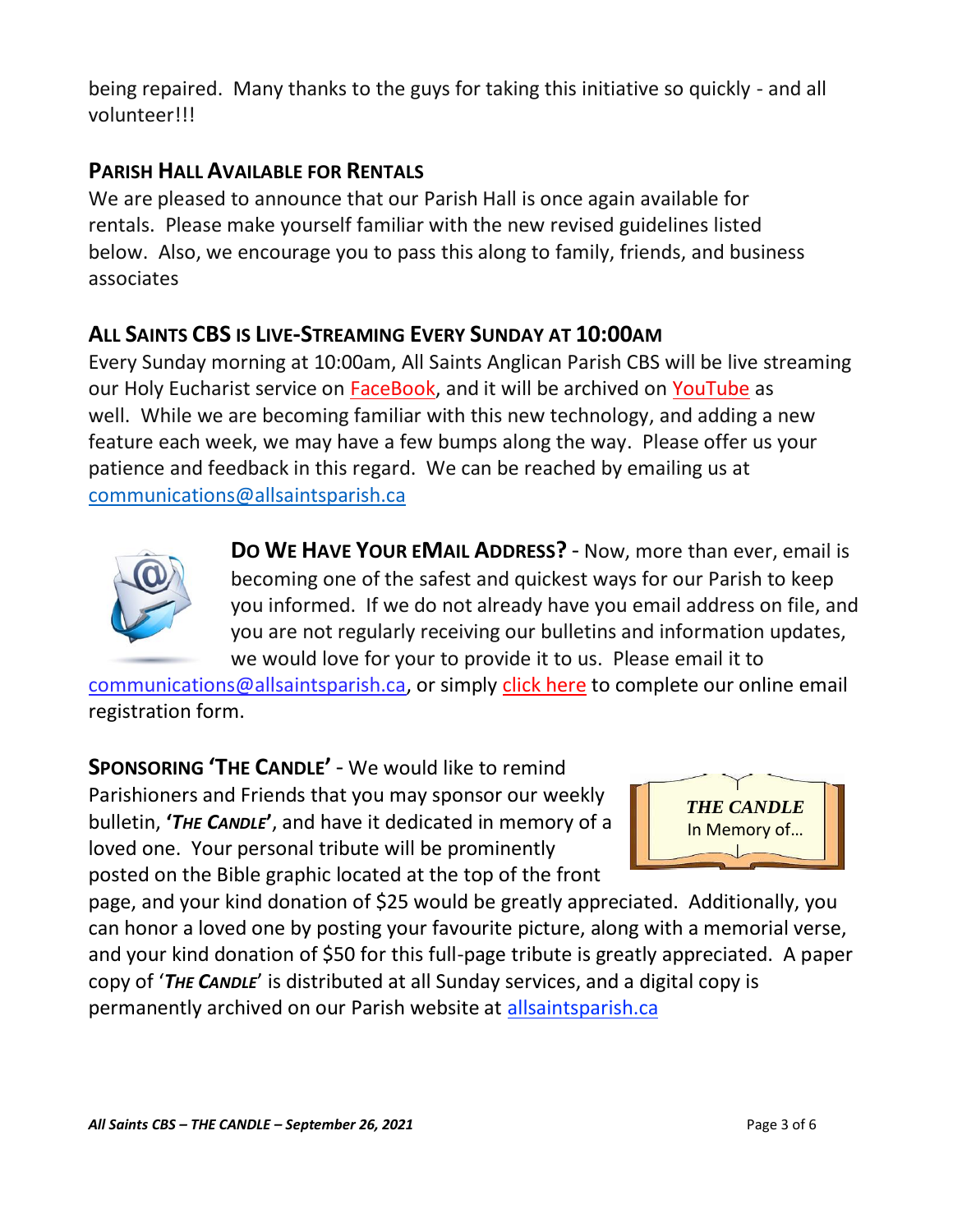**2021 CHURCH OFFERTORY ENVELOPES** – We would like to remind you that if you have not yet picked up your 2021 offertory envelopes, they are being held at the Parish Office for pick up. We encourage you to continue to use our secure mail drop-slot, which is located at the top of the stairs, just to the left of the main entrance of our Parish Hall.



You may also e-Transfer your offering via Interac simply by emailing it to [donations@allsaintsparish.ca.](mailto:donations@allsaintsparish.ca) And of course, we always encourage you to consider signing up for our eGivings program which automatically deposits your offering at whatever interval you choose and are comfortable with. Simply [click here](http://allsaintsparish.ca/egiving-online-information-form) to register, or go to our website and follow the eGiving notes. If you have [any](https://wfsites-to.websitecreatorprotool.com/870a5dd5.com/Admin/%7BSK_NODEID__22939341__SK%7D) questions, please email your Finance Team at [finance@allsaintsparish.ca,](mailto:finance@allsaintsparish.ca) or call our Office at 834-4501.



**KIDS CORNER** is our resource area for a variety of Christian Youth Education activities. If you would like to be a part of this exciting Ministry, please let us know by clicking [here.](http://allsaintsparish.ca/index.html#comments)

As you may be aware, our Kid's BBQ and Campfire was a great success last month, and we plan on having something similar again

early this fall. Please stay tuned.

## **PARISH HALL AVAILABLE FOR RENTALS**

We are pleased to announce that our Parish Hall is once again available for rentals. Please make yourself familiar with the new revised guidelines listed below. Also, we encourage you to pass this along to family, friends, and business associates

## **REVISED DIOCESAN GUIDELINES FOR WORSHIP AND GATHERING**

Effective September  $18<sup>th</sup>$ , masks MUST be worn at all times on all Church property, with the exception being while eating. On August 10, 2021 the Diocese issued a new Diocesan guidelines document titled, *[The New Has Come](https://anglicanenl.net/home/wp-content/uploads/2021/08/The-New-Has-Come-August-10-2021.pdf?fbclid=IwAR2_9nhbxB2LEc3XOqAP_nvoRu4G5Mt6NWIYwOEYNI0OtUl0atv2QwCfCY0)*, which can be viewed or downloaded here. It is subject to change as further restrictions are eased or reinstated.

Some highlights:

• Indoor public worship and faith-based activities are limited to 500 people, providing physical distancing can be achieved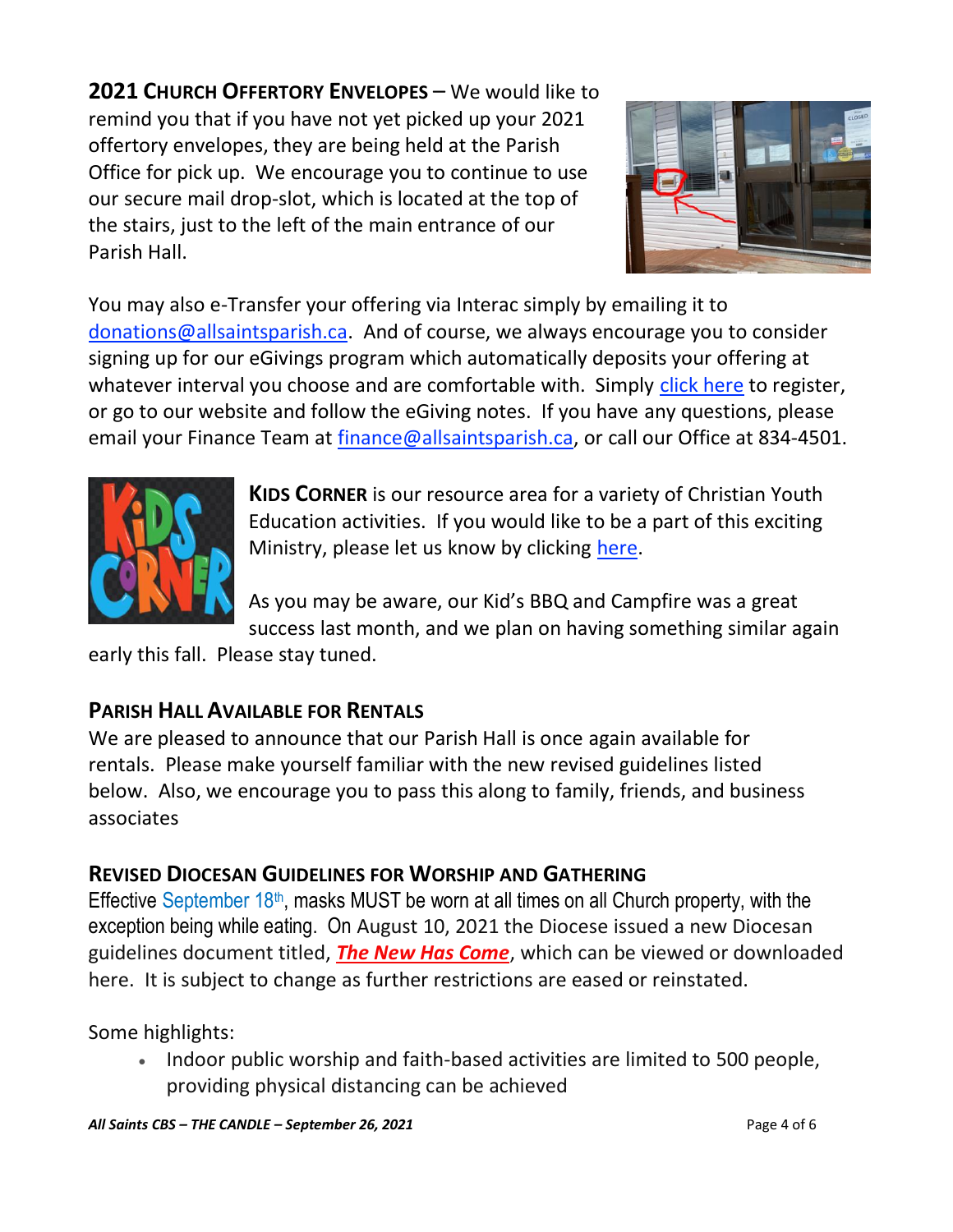- Pre-registration, while not mandatory, is still recommended, however, maintaining a contact tracing list is mandatory
- Face masks are mandatory (effective September  $18<sup>th</sup>$ )
- Each bubble must have their own entry/exit point
- Physical contact between people is still not permitted this would include handshaking, hugging, sharing the peace, and passing the collection plate
- Congregational and group singing permitted (maximum 30 minutes within a 60-minute service), and masks are mandatory (effective September  $18<sup>th</sup>$ )
- Faith formation gatherings of children are permitted, and should follow NL Gov "After School Programs" guidelines
- Common use items such as prayer books and hymnals, etc. is permitted if set aside 24 hours between uses
- Consecutive multiple gatherings must allow time between them to avoid contact between those exiting and those entering, and for disinfecting
- Home visitation is permitted, as well as acute care, long term care, and personal care homes
- Food or drink provided at Church organized social gatherings must be individually served by designated servers who are wearing masks
- Parish run social gatherings are permitted, while following specific guidelines
- Indoor use of Church properties for private rentals is permitted, however, they must provide a contact tracing list, and must sign a designated policy statement

**QUILTS AND FLOWERS FESTIVAL AT THE CATHEDRAL -** Friday October 1st, 1-8 pm & Saturday October  $2^{nd}$ , 10-4 pm. Come and enjoy the stunning Cathedral space filled with the beauty of floral arrangements, quilts and music offerings. There will be stories about the quilts to read and a lovely children's floral competition with prizes for all children. Children (to age 12) are invited to bring along a floral arrangement in a rubber boot or a teapot – delivered to the Cathedral between 6 and 8 pm on Thursday September 30<sup>th</sup>. We have some donated rubber boots for anyone who would like them too! If you have a quilt to display, please see the website to complete the registration form and a brief story about your quilt: [www.quiltsandflowersfestival.com](http://www.quiltsandflowersfestival.com/)

ADMISSION: \$5 at the door, Families \$20 max. (accompanied children under 12 free). PARKING: Around the Cathedral streets and in the parking lot (free) on Friday evening and Saturday.

## **MEMORIAMS – GENERAL FUND**

- In loving memory of *Frances Dawe* by Bill & Rita Haynes
- In loving memory of *Frances Dawe* by Doug & Lily Rideout
- In loving memory of *Lillian Jefford* by Bill & Rita Haynes